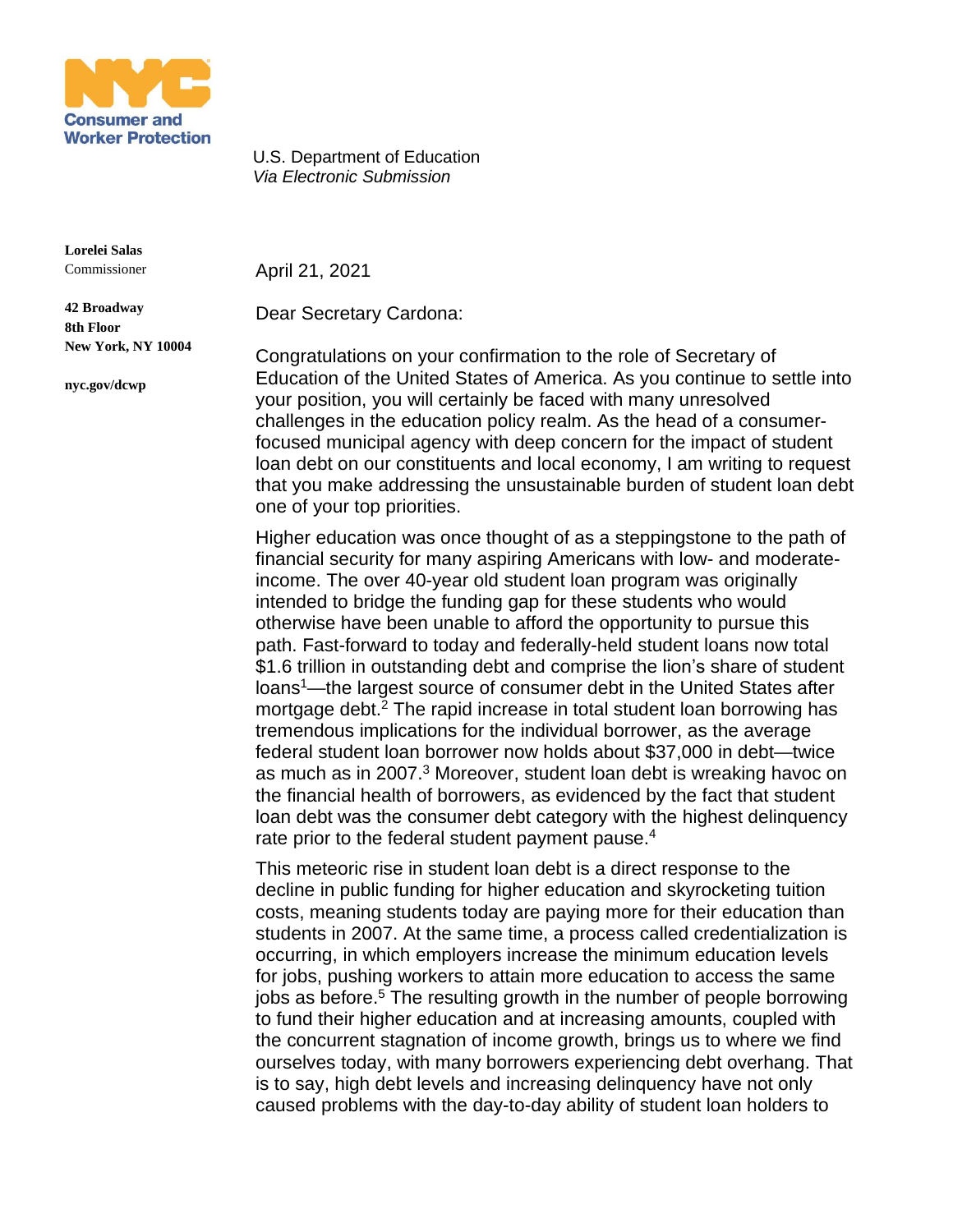borrow and save, it has also stymied their ability to invest in their future by building home equity, saving for retirement, opening a business, and making other major life decisions.<sup>6</sup> In the long run, the impact of student debt is not limited to the borrower in the present, it affects future generations as it curtails the ability of parent borrowers to invest in their children's future, and pass on wealth to the next generation.

We see this when we look across our city. We also see that the neighborhoods struggling the most with student loan debt tend to have higher concentrations of groups facing systemic barriers—those with low income, Black and Latino Americans—some of the same groups student loan debt was intended to help.<sup>7</sup> But instead of helping, student loan debt is contributing to the perpetuation of systemic barriers.<sup>8</sup>

With the pandemic relief payment pause in place until the end of September, student loan borrowers have some much-needed breathing room and policymakers have time to reflect on the broken system for financing higher education. If nothing is done before payments commence, delinquencies will resume their devastating upward trend.<sup>9</sup> As the administration begins to think through the impact of the student debt crisis, we strongly urge you to take following actions to address one of the largest problems facing our residents:

• **Address misconceptions about what it means to "struggle" with student debt.** For more than a decade, student debt has been a drag on households and on the economy. Individual borrowers and families struggle to buy homes, save for retirement, and pay more for other forms of credit. And yet, conversations often focus on targeting relief to limited segments of borrowers. Instead, policies aimed at mitigating the burden of student debt should take a holistic view of the role it plays in borrowers' financial lives and provide actionable solutions tied to long term affordability. The Department should work with federal and local government partners to develop research demonstrating the full impact

<sup>&</sup>lt;sup>1</sup> See Federal Student Aid Portfolio Summary for Q4 2020 <https://studentaid.gov/data-center/student/portfolio> 2 See <https://www.newyorkfed.org/microeconomics/hhdc>

<sup>&</sup>lt;sup>3</sup> Same as footnote 1

<sup>4</sup> Same as footnote 2

<sup>&</sup>lt;sup>5</sup> See [https://rooseveltinstitute.org/wp-content/uploads/2020/07/RI-Student-Debt-Crisis-Labor-Market-Credentialization-](https://rooseveltinstitute.org/wp-content/uploads/2020/07/RI-Student-Debt-Crisis-Labor-Market-Credentialization-201810.pdf)[201810.pdf](https://rooseveltinstitute.org/wp-content/uploads/2020/07/RI-Student-Debt-Crisis-Labor-Market-Credentialization-201810.pdf) 

<sup>&</sup>lt;sup>6</sup> See <https://www.researchcghe.org/perch/resources/publications/wp38.pdf> for a literature review of the effects of student debt on major life decisions

<sup>&</sup>lt;sup>7</sup> See <u>[https://www.bloomberg.com/news/articles/2018-10-19/mapping-which-neighborhoods-are-buried-in-student-debt;](https://www.bloomberg.com/news/articles/2018-10-19/mapping-which-neighborhoods-are-buried-in-student-debt)</u> [https://www.frbsf.org/community-development/files/student-loan-debt-in-the-bay-area.pdf;](https://gcc02.safelinks.protection.outlook.com/?url=https%253A%252F%252Fwww.frbsf.org%252Fcommunity-development%252Ffiles%252Fstudent-loan-debt-in-the-bay-area.pdf&data=04%257C01%257Cunischan%2540dca.nyc.gov%257C5e59d28a76b34f263a5908d8ce10a54d%257C32f56fc75f814e22a95b15da66513bef%257C0%257C0%257C637485918614979483%257CUnknown%257CTWFpbGZsb3d8eyJWIjoiMC4wLjAwMDAiLCJQIjoiV2luMzIiLCJBTiI6Ik1haWwiLCJXVCI6Mn0%253D%257C1000&sdata=SW5GFjxkfpYgr7Jjo2v%252FRLZRI6a6py9a8nXY1i4gnzc%253D&reserved=0)

[https://www.philadelphiafed.org/-/media/frbp/assets/community-development/reports/student-loan-debt-in](https://www.philadelphiafed.org/-/media/frbp/assets/community-development/reports/student-loan-debt-in-philadelphia.pdf)[philadelphia.pdf;](https://www.philadelphiafed.org/-/media/frbp/assets/community-development/reports/student-loan-debt-in-philadelphia.pdf) and [https://www1.nyc.gov/assets/dca/downloads/pdf/partners/Research-](https://www1.nyc.gov/assets/dca/downloads/pdf/partners/Research-StudentLoanDebtDistressAcrossNYCNeighborhoods.pdf)

[StudentLoanDebtDistressAcrossNYCNeighborhoods.pdf](https://www1.nyc.gov/assets/dca/downloads/pdf/partners/Research-StudentLoanDebtDistressAcrossNYCNeighborhoods.pdf) 

<sup>&</sup>lt;sup>8</sup> See [https://journals.sagepub.com/doi/abs/10.1177/2332649218790989;](https://journals.sagepub.com/doi/abs/10.1177/2332649218790989) and [https://tcf.org/content/report/bridging](https://tcf.org/content/report/bridging-progressive-policy-debates-student-debt-racial-wealth-gap-reinforce/)[progressive-policy-debates-student-debt-racial-wealth-gap-reinforce/](https://tcf.org/content/report/bridging-progressive-policy-debates-student-debt-racial-wealth-gap-reinforce/)

<sup>&</sup>lt;sup>9</sup> See, e.g., <https://protectborrowers.org/every-26-seconds/>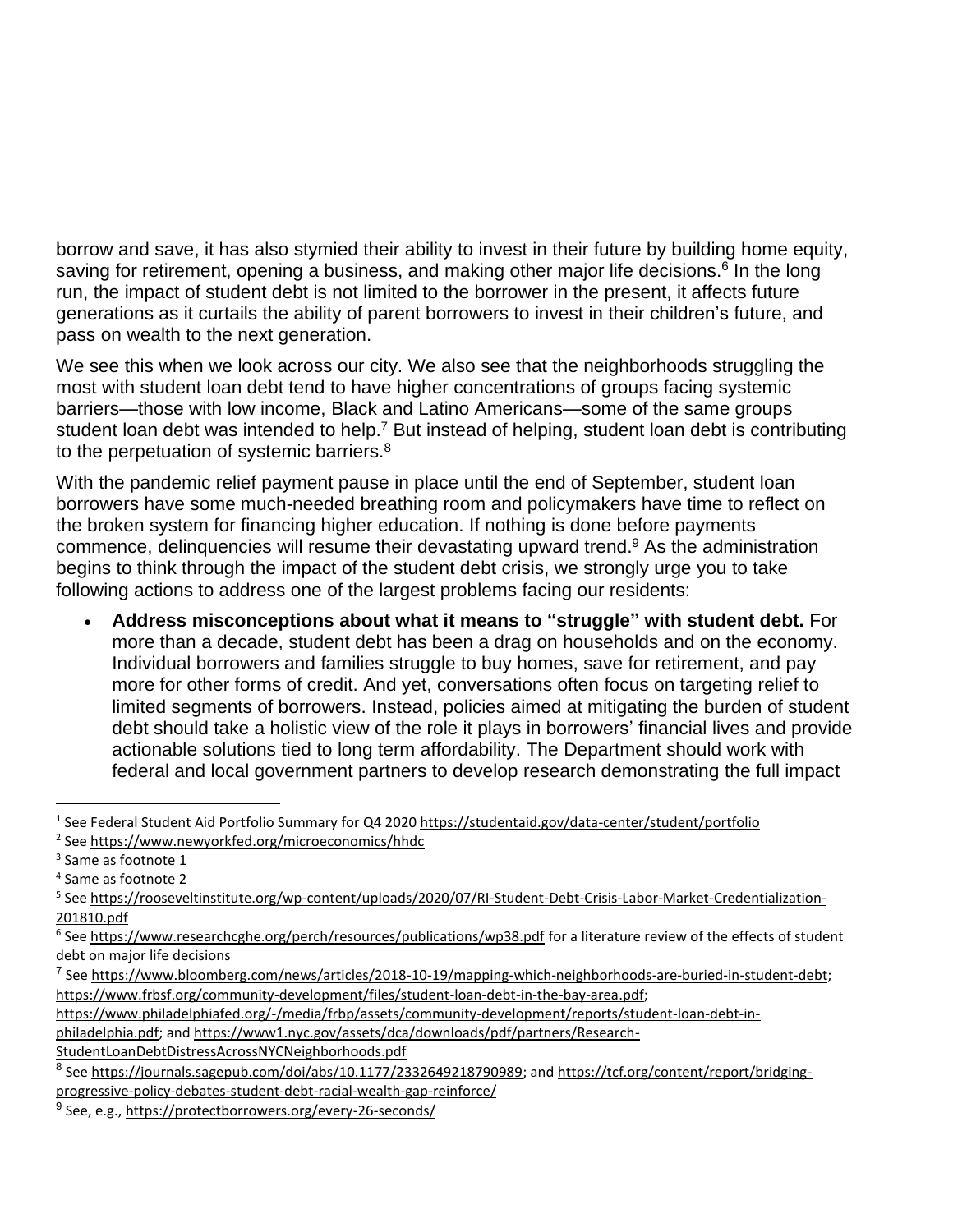of student loan debt to better understand how current policies affect borrowers' broader financial lives. Policymakers can then use this data to craft meaningful solutions that ensure student debt does not set the next generation of students back financially for a lifetime.

- **Restructure repayment plans to make repaying student loan debt within 10 years a reality.** More than 45 million Americans now owe more than \$1.6 trillion in student debt and to afford to pay back this debt, repayment periods now stretch out up to 25 years. The Department should prioritize broad-based student debt cancellation of \$50 thousand per borrower, including debt in delinquency and default, to spur economic growth and ensure repaying student loan debt within the "standard repayment period" of 10 years is once again a possibility. The Department must also prioritize an overhaul of the student loan payment system to ensure that borrowers have access to affordable and easy-tocomprehend repayment options. The overhaul should expand the income threshold for zero-dollar payments under income-driven repayment (IDR) and re-evaluate what it means for a payment to be affordable by taking into consideration regional prices and other differences in mandatory household expenditures. It should also include making IDR automatic for borrowers in distress. Further, the Department should call on the federal government to limit the interest rate for all federal student loans by capping the federal student loan rate at the inflation rate.
- **Combat economic inequality and drive economic growth in distressed communities with targeted student debt cancellation.** While this crisis touches borrowers in every corner of the country, Black and Latino borrowers disproportionately bear the brunt of this crisis. Because Black and Latino borrowers are less likely to draw upon familial wealth to pay for college, they are more likely than their white peers to take on loans to pay for school. Black and Latino families struggle with disproportionately large student debt balances that take longer to pay off—and when their children go to college, disparate wealth perpetuates the cycle.

In addition to the broad-based relief mentioned in the previous bullet, the department should promote economic equality by providing additional, targeted relief to borrowers facing systemic barriers. We are pleased to see efforts to help defrauded borrowers access full forgiveness have already been announced. To address the lax oversight by the Department during the previous administration, we hope to see a more complete overhaul of the existing pathways to debt cancellation, including, for example, avenues for debt relief for attendees of schools that close, disabled borrowers, low-income borrowers, and borrowers working in public service.

• **Build a more equitable economy by providing options to attend college debt-free.** Higher education has long promised to be a gateway to the middle class and a key driver of economic opportunity. Over time, as students and families have increasingly turned to student debt to finance higher education, the growth and burden posed by these debts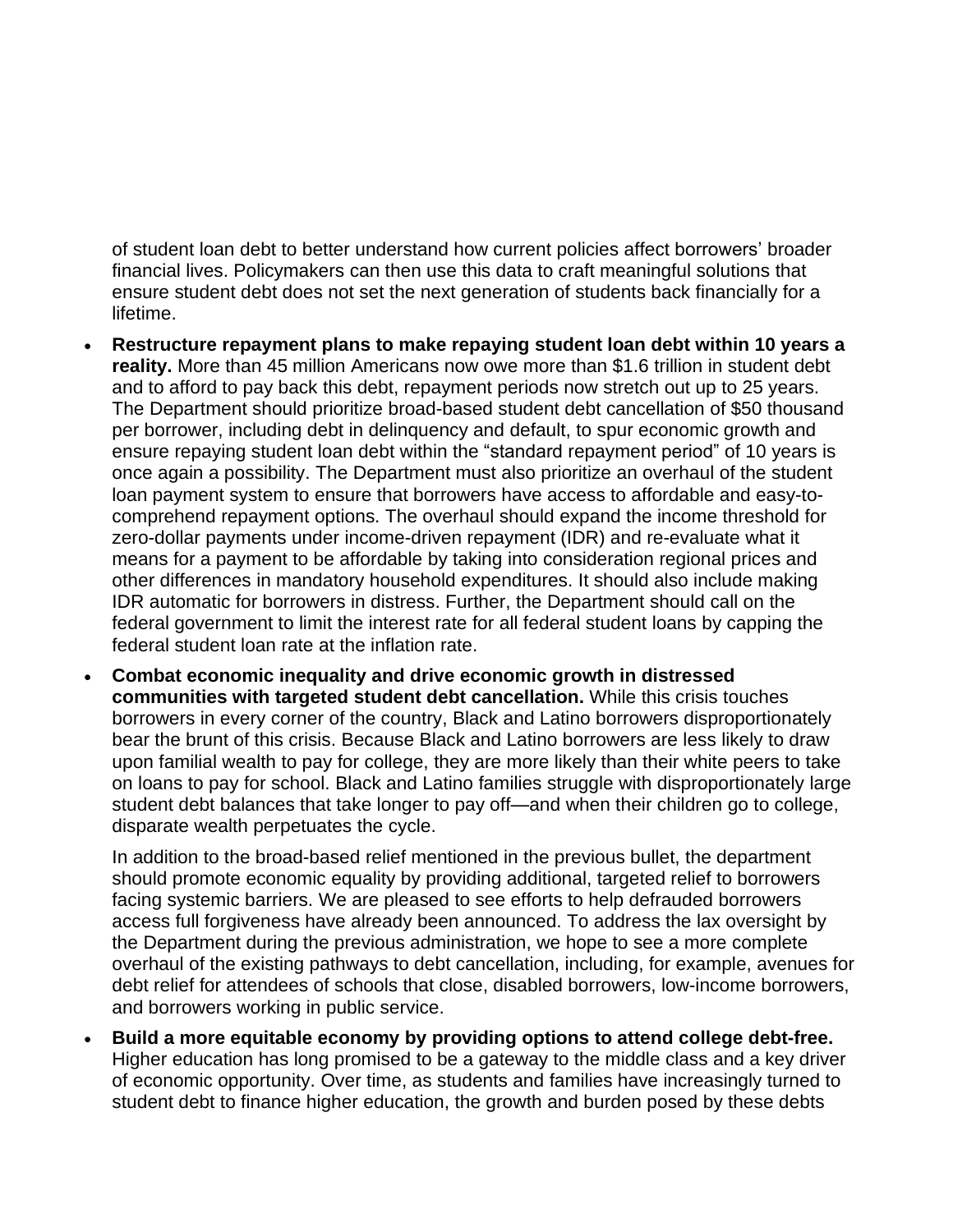have deterred low-income people from pursuing college and have undercut the value of a college degree—the college wage premium. In the wake of the last recession, millions of Americans pursued higher education in an effort to build new skills and shelter from a depressed labor market. As the economy recovered, these borrowers emerged with unprecedented debts, fueling the student debt crisis plaguing Black and Latino communities in cities across the country.

This matter is even more important today, as the increasing cost of higher education has resulted in a situation where even students studying at the most affordable institutions struggle to make ends meet.<sup>10</sup> For example, a survey conducted before the pandemic, in 2019, found that nearly half, 48 percent, of students surveyed at NYC public universities reported being food insecure and over half, 55 percent, reported facing housing insecurity.<sup>11</sup>

The Department of Education should call on Congress to take immediate action to ensure the new generation pursuing higher education amid a depressed labor market can study without the weight of material hardship and, when they graduate, enter the workforce free from the debt overhang caused by unsustainable amounts of student debt. That means reinstating the "American Dream" by providing direct support to public, Historically Black, and Hispanic-serving colleges and universities to reduce the tuition costs of the institutions that educate the majority of American students. Further, it means providing low- and moderate-income students with the financial support necessary to cover the full cost of college attendance at these institutions, including tuition, food, housing, and books, without taking on debt.

• **Protect borrowers in distressed communities from predatory practices and hold bad actors accountable.** Research conducted by the Office of Financial Empowerment reveals a significant divide in who is bearing the brunt of the student debt crisis.<sup>12</sup> For example, students who attend for-profit colleges disproportionately struggle to manage student debt, reflecting both the higher debt burdens and poor employment outcomes after attending these schools. For far too long, predatory for-profit schools have used deceptive and discriminatory practices to lure students in by promising the American dream and leaving them with nothing but an outrageous bill. The fallout of this predatory behavior is disproportionately borne by Black and Latino families, exacerbating deep racial and economic divides.

 $10$  Acknowledging the failure of federal student aid to keep up with the cost of tuition, states and municipalities have taken on the burden of bridging the difference between tuition and federal aid for some groups. For examples, see [https://www.michigan.gov/reconnect/;](https://www.michigan.gov/reconnect/) [https://owd.boston.gov/tfcc/;](https://owd.boston.gov/tfcc/) [https://tnreconnect.gov/;](https://tnreconnect.gov/) and <https://www.hesc.ny.gov/pay-for-college/apply-for-financial-aid/nys-tap.html>

<sup>11</sup> See <https://hope4college.com/city-university-of-new-york-realcollege-survey/>

<sup>&</sup>lt;sup>12</sup> See <https://www1.nyc.gov/site/dca/consumers/Student-Loans-Research.page>